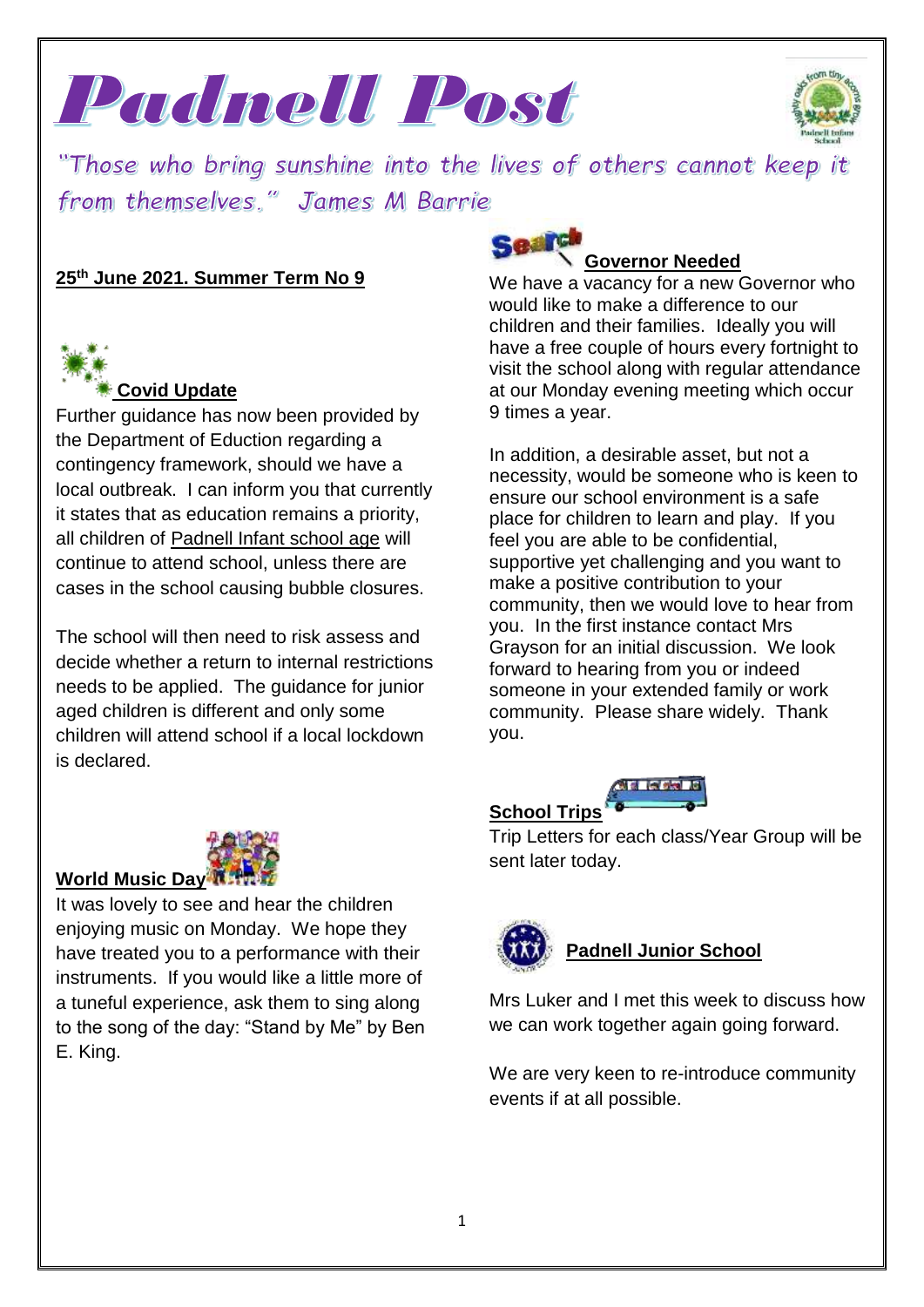



"Those who bring sunshine into the lives of others cannot keep it from themselves." James M Barrie

**Eat them to Defeat them!**

**Next week's Eat Them to Defeat Them LIVE Cookalong with Mr BG**

**Spotlight Vegetable:** Carrots **Guest Chef:** Mrs Glanville **Recipe:** Mr Baker's Carrot and Orange Cupcakes

# **You will need:**

**EATTHEM** 

#### **For the cupcakes:**

- 175g light soft brown sugar
- 100g wholemeal self-raising flour
- 100g self-raising flour
- 1 tsp bicarbonate of soda
- 2 tsp mixed spice
- zest 1 orange
- 2 large free-range eggs
- 150ml sunflower oil
- 240g carrots (approximately 2 large carrots)

# **For the fresh orange buttercream:**

- 250g slightly salted butter
- 500g icing sugar
- zest 1 orange
- 2tbsp orange juice
- 1-2 drops of orange extract (optional)

# **To decorate:**

 A handful of freshly chopped walnuts or pecans

Don't forget to tune in at 4:30pm on: 29th June 2021

# **Absence Honesty**

Thank you to all the parents who have honestly asked for time off of school for a special event or holiday.

Absences

Although unable to authorise, working with the rules of my employment, it is appreciated when the correct procedures are followed.

Sadly, recently we have had cases where parents have lied about absences and placed their children in the awkward situation feeling guilty in school when sharing where they were and the fun they had.

# **AAA Summer Holiday Sports Camp**

Please find attached information from AAA Coaching, who run our after school Gymnastic Club, about their summer holiday sports and activity camps.

Kind Regards,

Mrs Grayson **Headteacher**